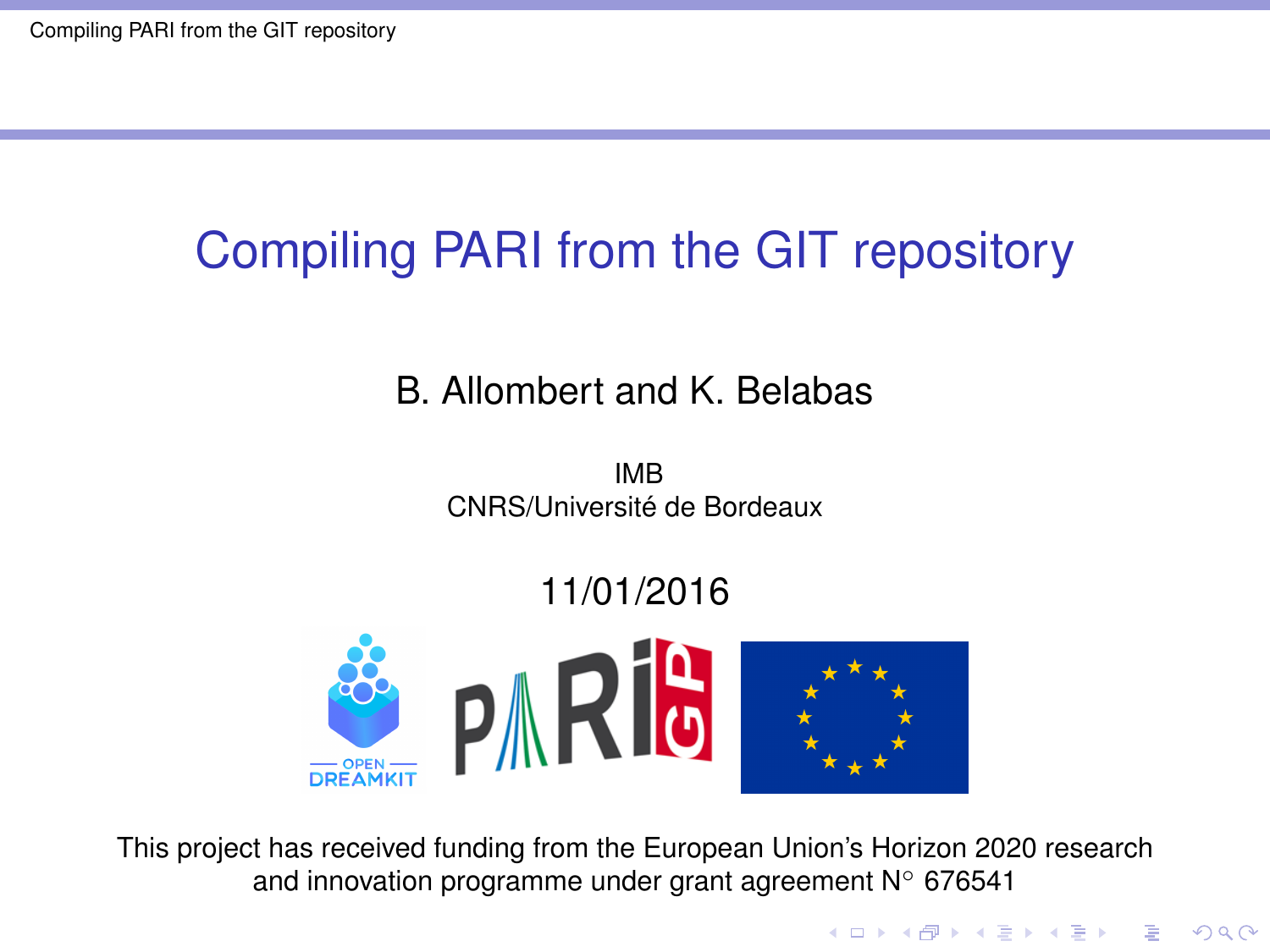## **Introduction**

This talk focuses on the current development version of the PARI library (2.8.<sup>\*</sup>), available from our GIT repository, see

<http://pari.math.u-bordeaux.fr/anongit.html>

The text of this talk is available in the files sources.  $\star$  in

[http://pari.math.u-bordeaux.fr/Events/](http://pari.math.u-bordeaux.fr/Events/PARI2016/talks/) [PARI2016/talks/](http://pari.math.u-bordeaux.fr/Events/PARI2016/talks/)

**KORK ERKER ADAM ADA**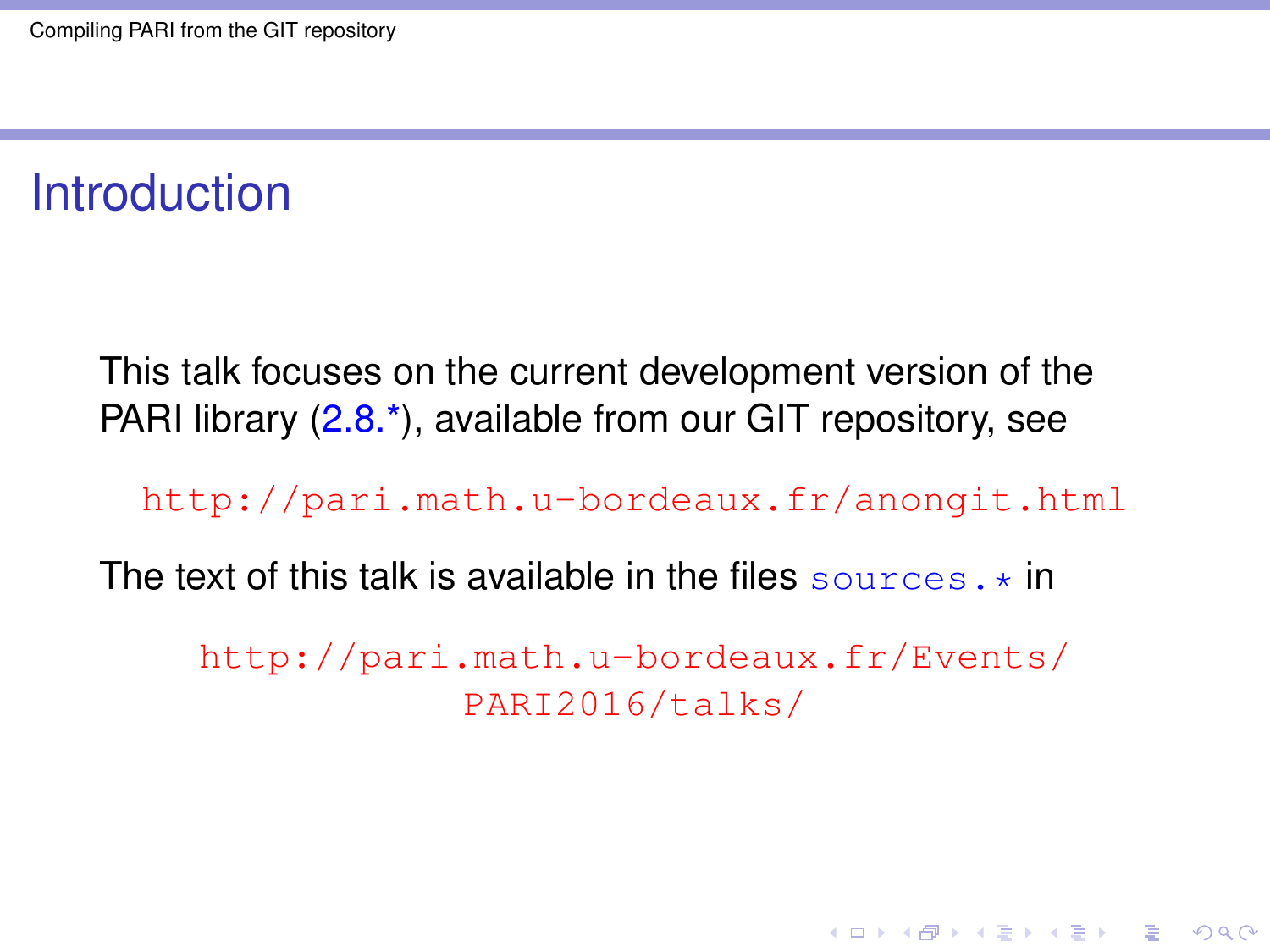Windows users

#### Download a precompiled 64bit binary  $qp64-qmp-qit*$ .exe or 32bit binary  $qp32-qmp-qit*.exe$  from

[http://pari.math.u-bordeaux.fr/pub/pari/](http://pari.math.u-bordeaux.fr/pub/pari/windows/snapshots/) [windows/snapshots/](http://pari.math.u-bordeaux.fr/pub/pari/windows/snapshots/)

**KORKARA KERKER DAGA**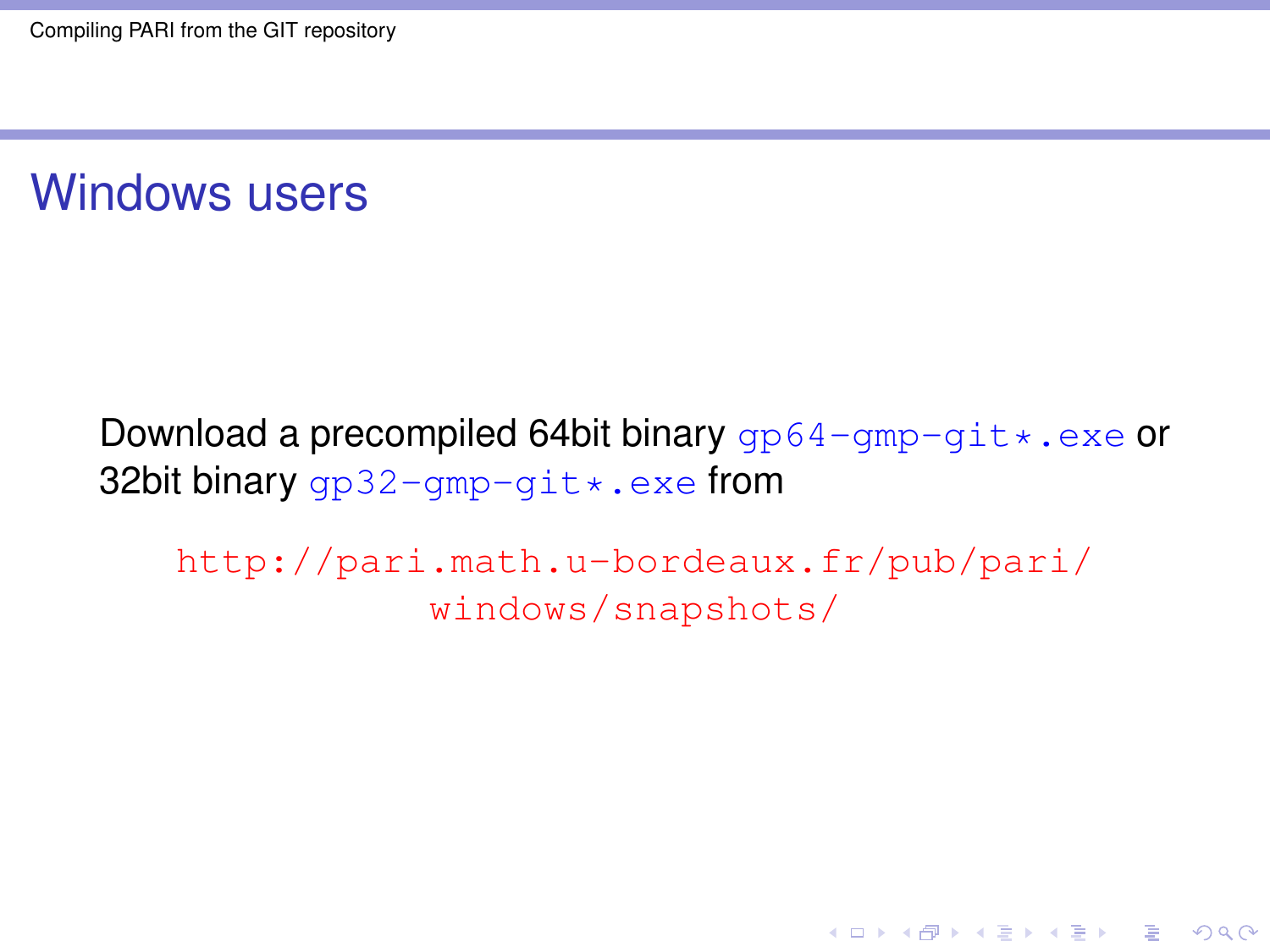# Mac OS users (Experimental)

Download a precompiled binary  $qp-qit * -osx$  from

[http://pari.math.u-bordeaux.fr/pub/pari/mac/](http://pari.math.u-bordeaux.fr/pub/pari/mac/snapshots/) [snapshots/](http://pari.math.u-bordeaux.fr/pub/pari/mac/snapshots/)

**KORKARA KERKER DAGA** 

Please tell us if it works!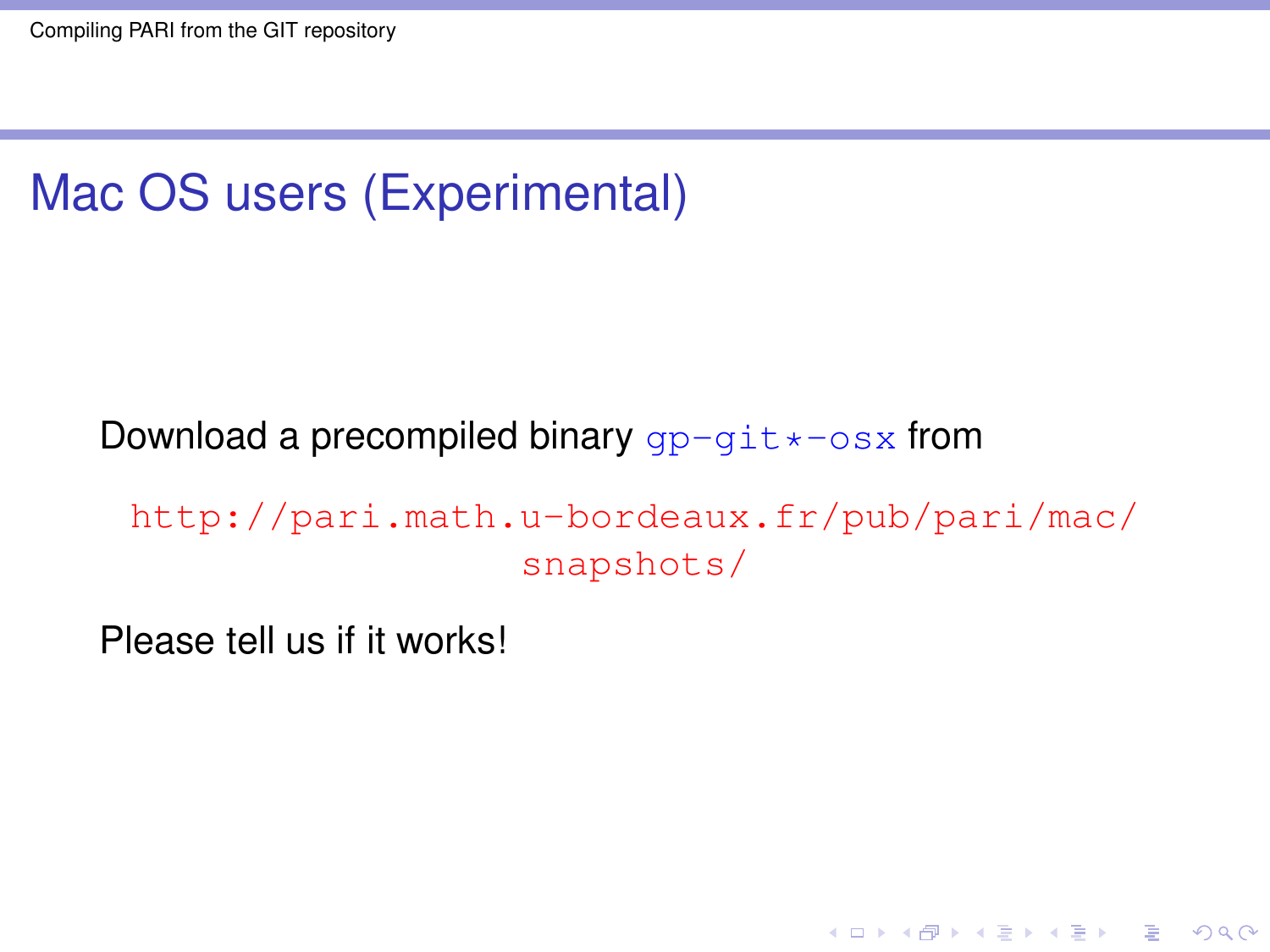### From source with GIT

#### Clone the PARI repository with GIT ( $\sim$  150MB).

git clone http://pari.math.u-bordeaux.fr/git/pari.git cd pari

**KORKARYKERKE PORCH**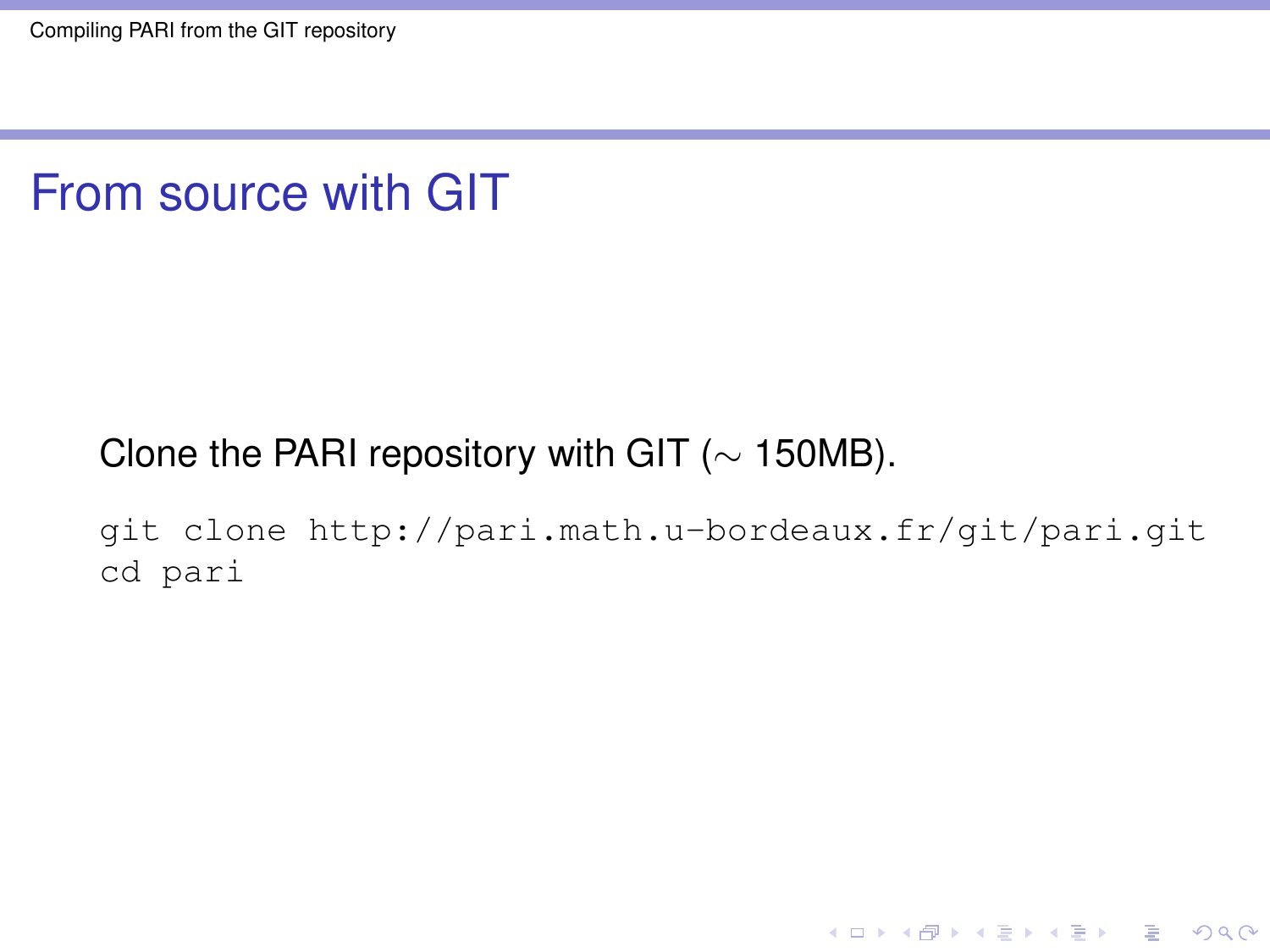## From source without GIT

Download  $part-2.8-*.tar.gz$  from

#### [http:](http://pari.math.u-bordeaux.fr/pub/pari/snapshots/) [//pari.math.u-bordeaux.fr/pub/pari/snapshots/](http://pari.math.u-bordeaux.fr/pub/pari/snapshots/)

KEL KALEY KEY E NAG

and unpack it

tar xf pari-2.8-\*.tar.gz cd pari-2.8-\*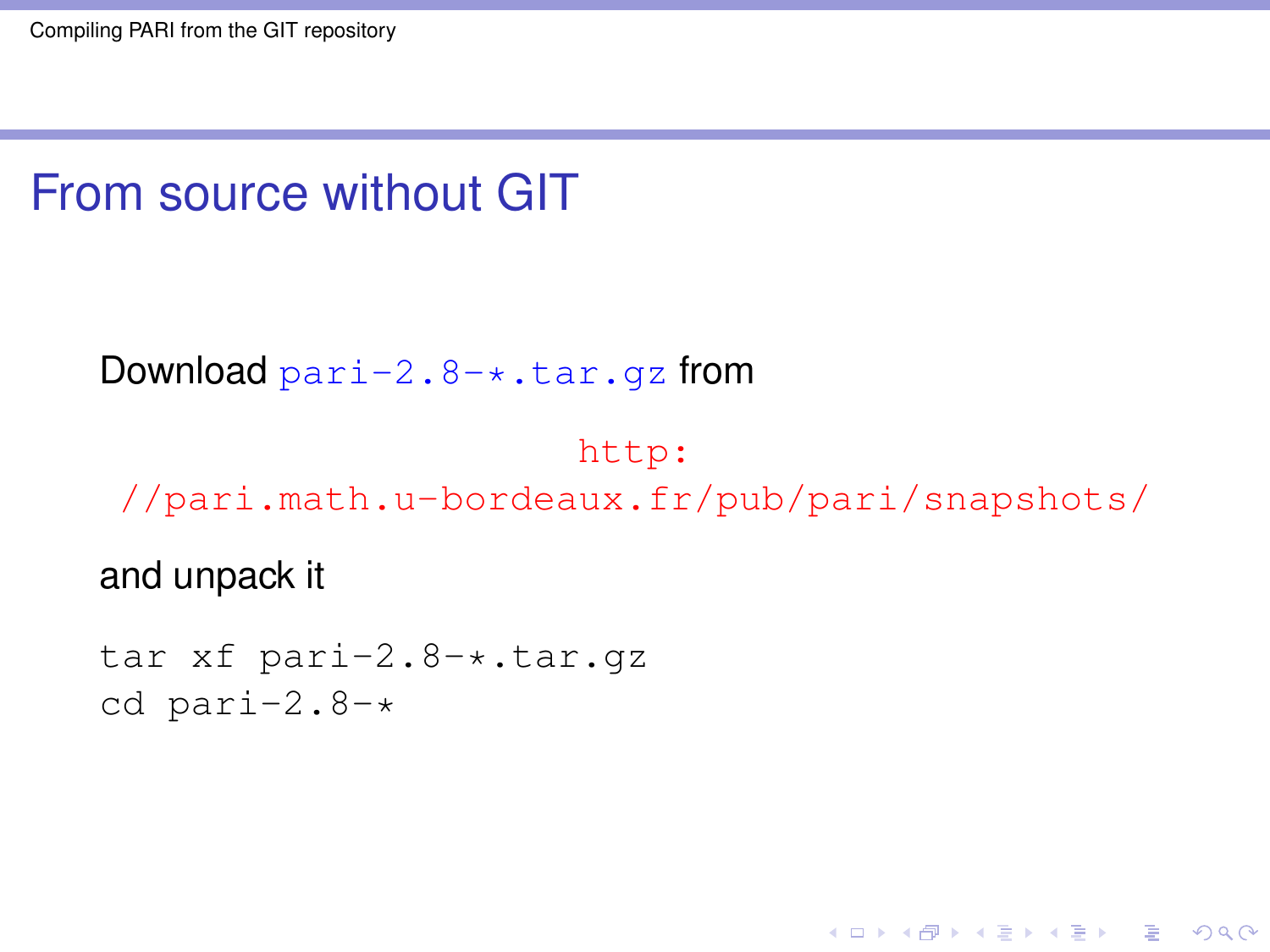### PARI compilation

```
./Configure --prefix=GPDIR --mt=pthread
make -j4 qp
make doc
make statest-all
make install
make install-bin-sta
./Configure --prefix=GPDIR.dbg -g
make -i4 qp
make install -C Olinux-x86_64.dbg
GPDIR/bin/gp
```
**KORK STRAIN A STRAIN A STRAIN**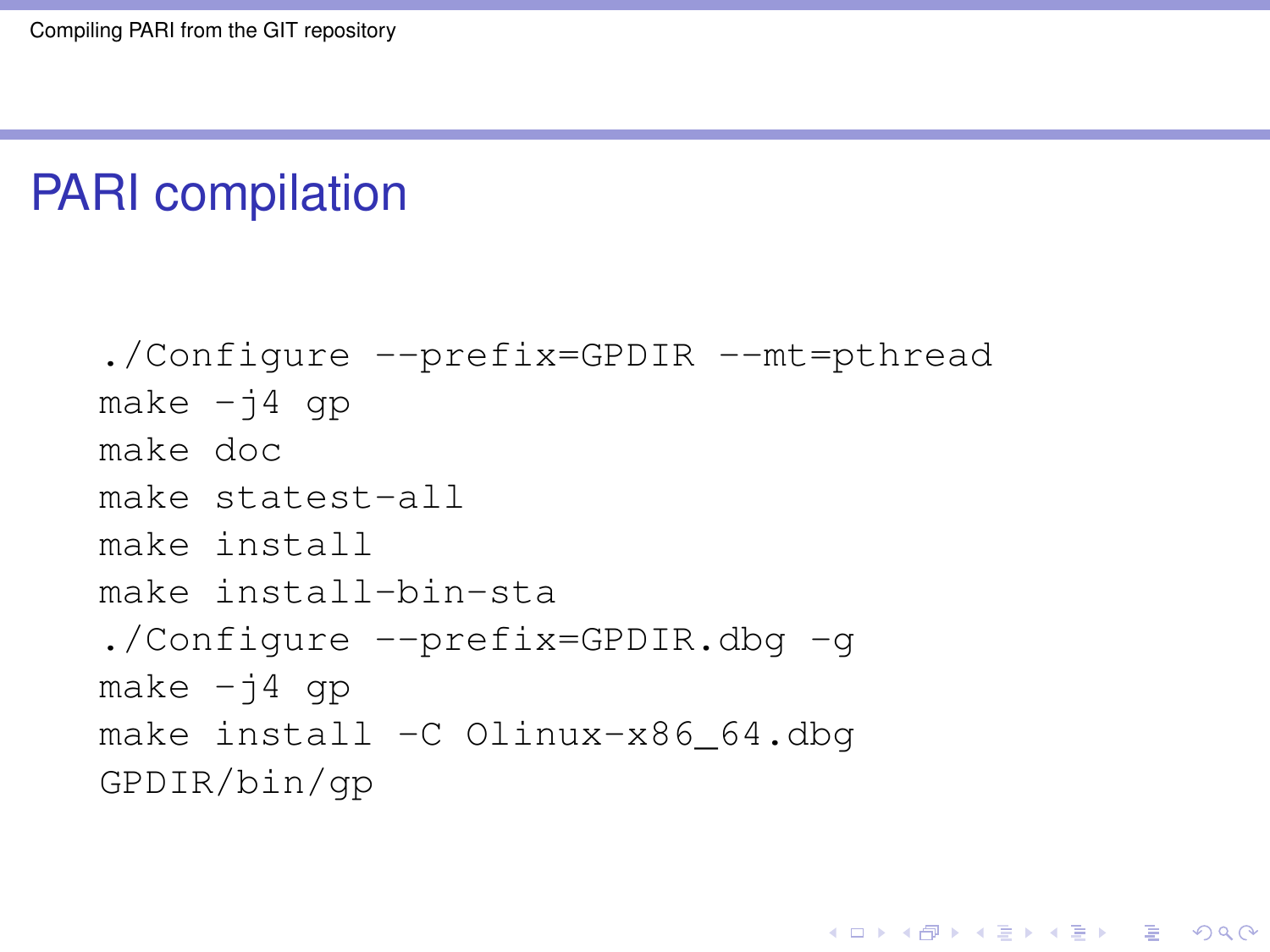## GP configuration

```
Create and customize \sim/ . gprc. Add
```

```
histfile = ''*/.gp\ history"
colors = "lightbq" \setminus or "darkbq"
lines = 40parisizemax = 4G \setminus \sigma the maximum amount of memory
                   \\ GP can use (important)
read "~/.gprc.gp"
```
**KORK ERKER ADAM ADA** 

Create an empty file  $\sim/$ . gprc.gp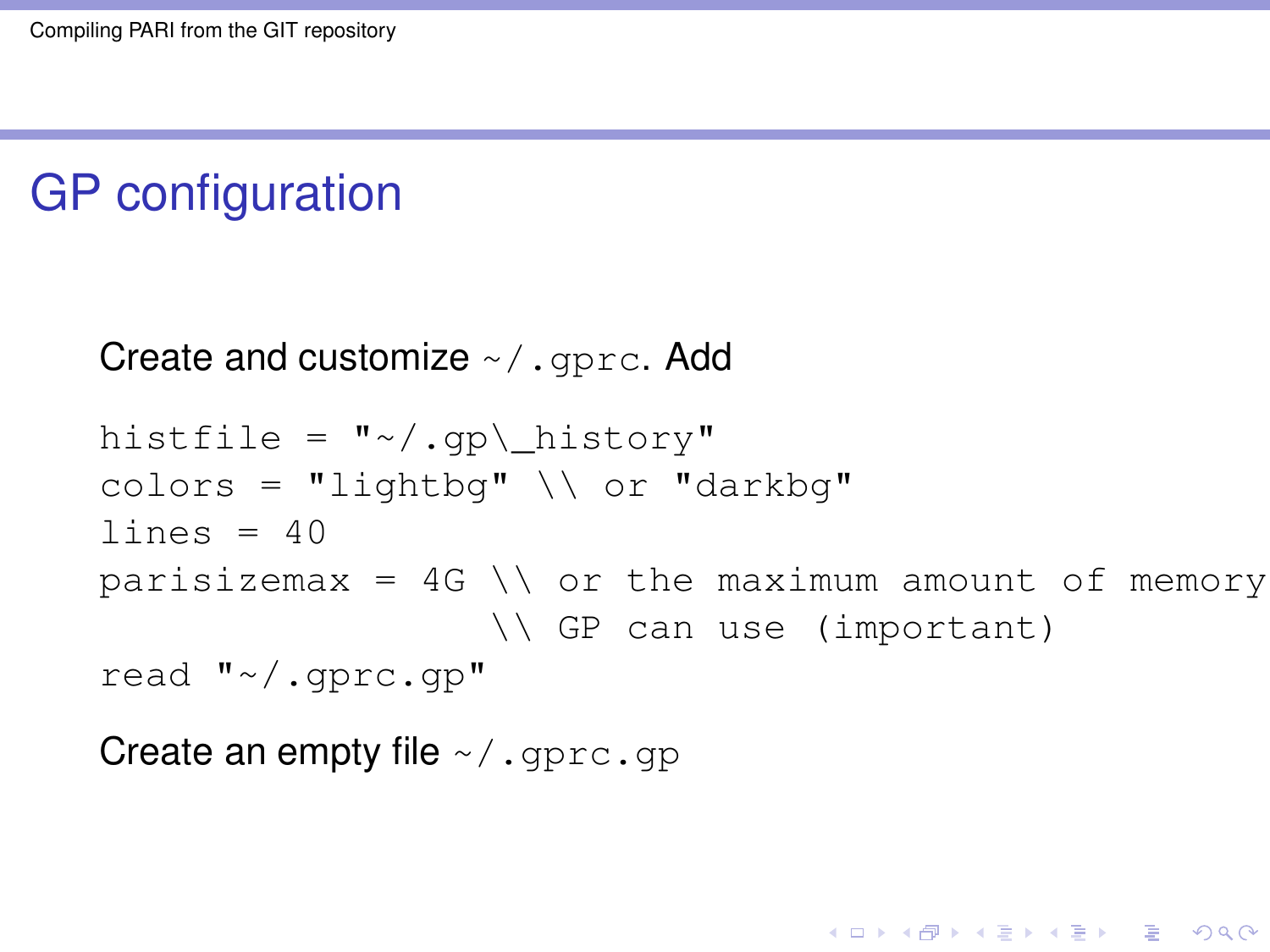# GP2C compilation

#### With GIT (and automake, autoconf):

git clone http://pari.math.u-bordeaux.fr/git/gp2c.git cd gp2c ./autogen.sh

KEL KALEY KEY E NAG

#### Without GIT: download GP2C from [http:](http://pari.math.u-bordeaux.fr/download.html#gp2c)

[//pari.math.u-bordeaux.fr/download.html#gp2c](http://pari.math.u-bordeaux.fr/download.html#gp2c)

```
tar xf gp2c-0.0.9pl5.tar.gz
cd gp2c-0.0.9pl5
```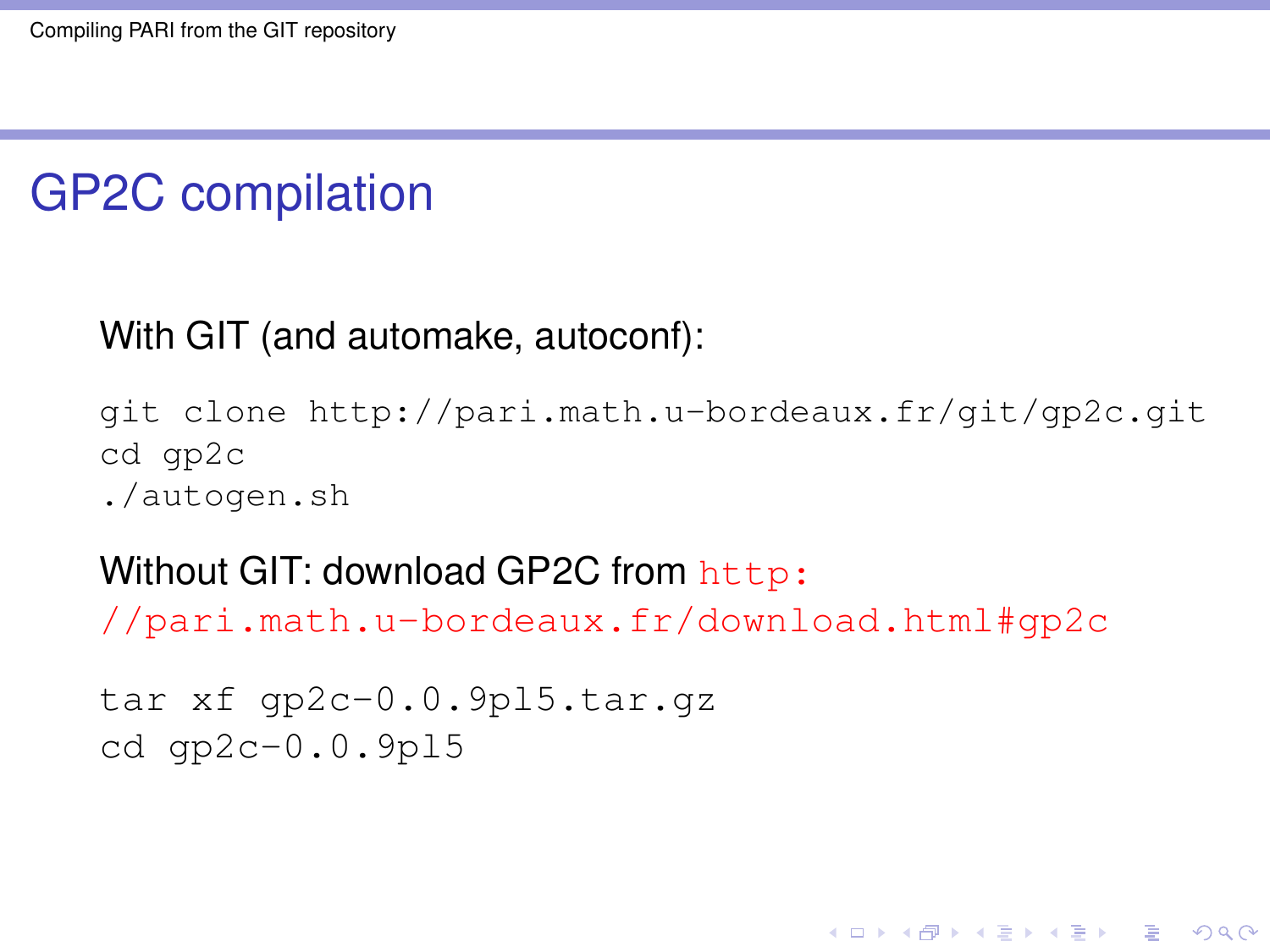## GP2C compilation

```
./configure --prefix=$PWD/../GPDIR \
     --with-paricfg=../GPDIR/lib/pari/pari.cfg \
     --with-paricfg.dbg=../GPDIR.dbg/lib/pari/pari.cfg
make check
make install
cd ..
GPDIR/bin/gp2c -v
```
KEL KALEY KEY E NAG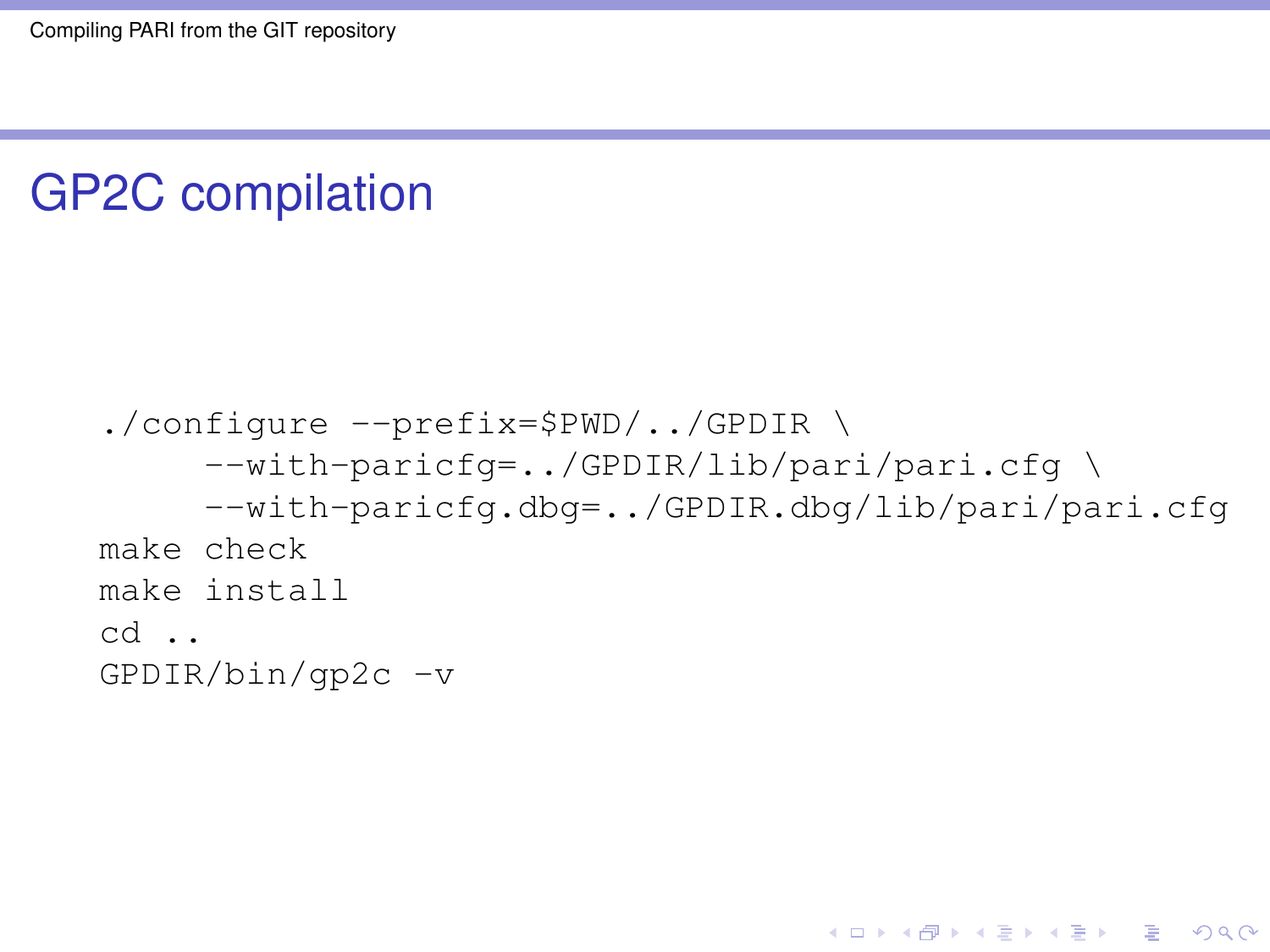

To update GIT to the most recent revision:

K ロ ▶ K @ ▶ K 할 ▶ K 할 ▶ 이 할 → 9 Q Q\*

git fetch git rebase origin/master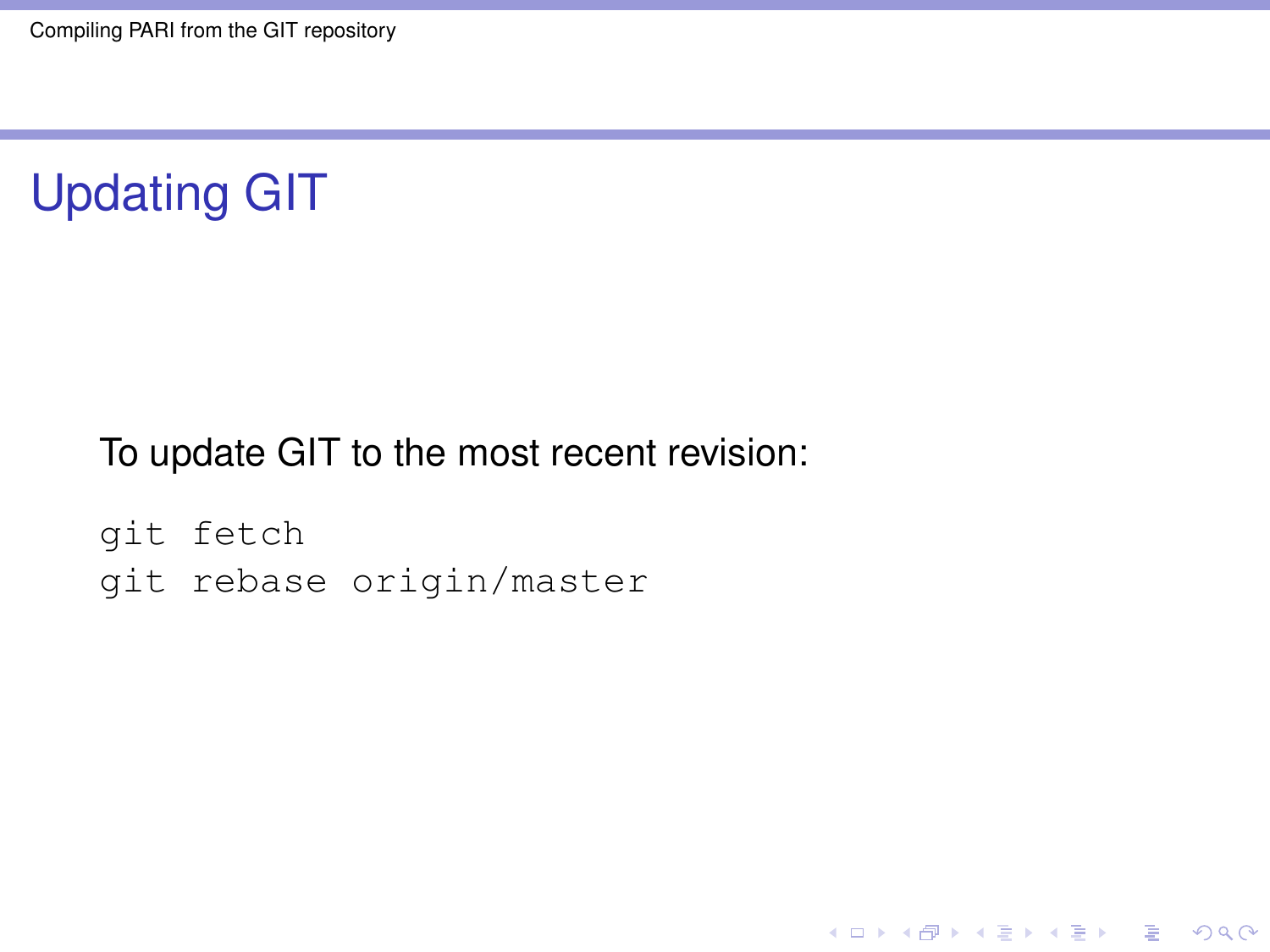### Accessing remotes branches

**Remote branches :** by default, we only know the official repository (the one we cloned from,  $origin)$ , but you can add other ones.

- $>$  git branch  $-a$   $\# -a$  = add remote branches
- many branches omitted !

remotes/origin/bill-sea-parallel

...

> git checkout origin/bill-sea-parallel -b sea-parallel

Here we created a local branch sea-parallel out of the

origin/bill-sea-parallel, and switched to it.

(Configure, make, test things. . . )

git checkout master to get back to main development branch.